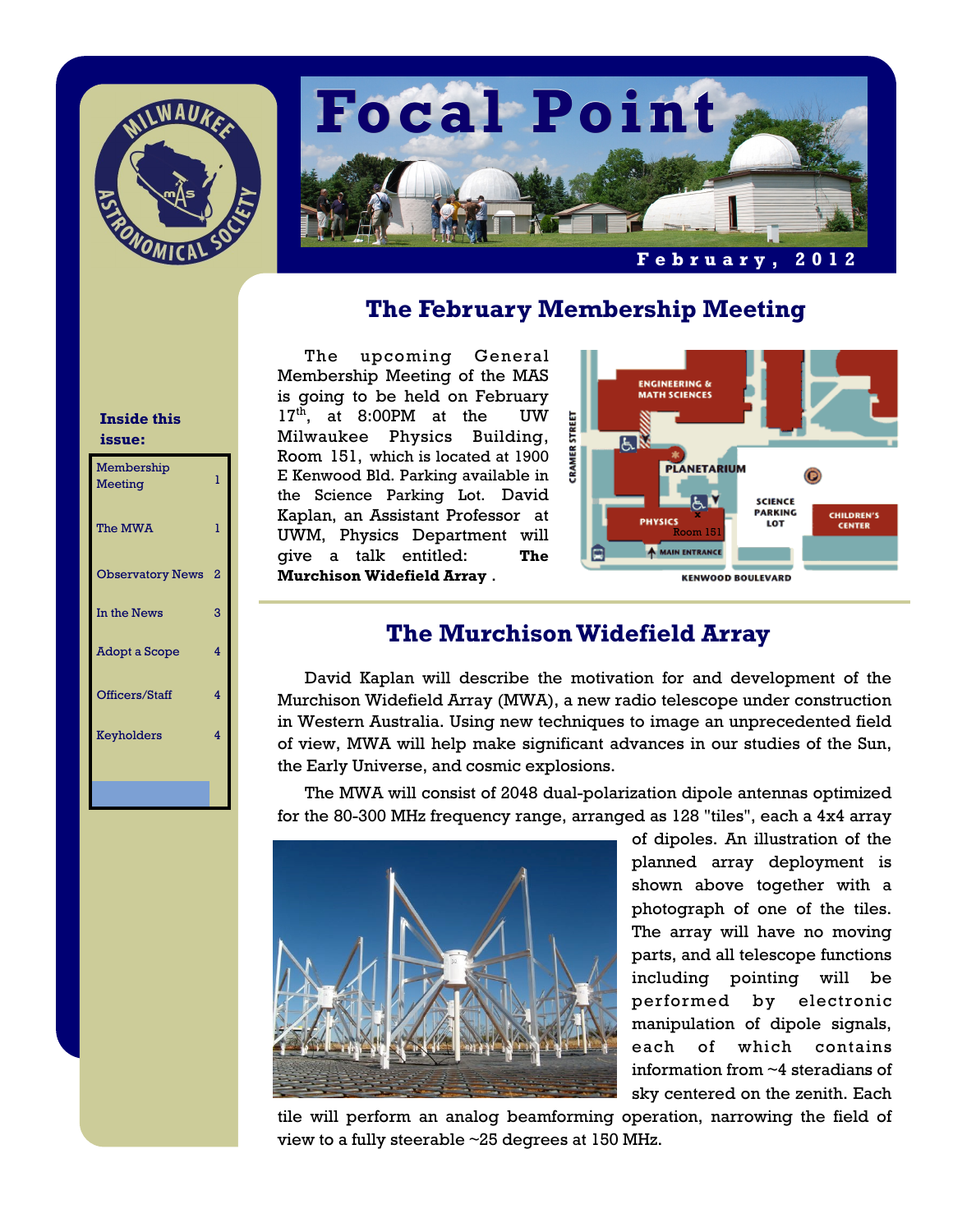## **Observatory News**

## **Member's (Keyholder) Night**

On Saturday, February  $4<sup>th</sup>$ , we had a good turnout for member's night. Despite the bright Moon, ten people were at the observatory, observing a variety of things including Jupiter and some of the brighter deep sky objects. Almost all of the scopes were open. The temperature was mild for a February night and we all had a lot of fun.

 For some, it was the first chance to see how I make time series observations of eclipsing stars. The attached graph shows the light curves of the five eclipses that I observed that night. Each point represents one CCD image. By collecting this data, we are able to keep track of the orbital period of these stars (these periods change more often than you might think). We have been following a few hundred stars like this for the past few decades. (As I mentioned, I'm probably the most fanatical member of the club).



Also on Saturday night (actually Sunday morning) I imaged the supernova in M101. I used four different filters (B, V, R, and I). Attached are the images is V (visual), and R (red). The supernova continues to fade and is now at 14.3 magnitude in the visual. The star is now fading more rapidly in R and I (infrared).



This supernova was first discovered back in August (at magnitude 18 if I remember correctly). It rose to  $10<sup>th</sup>$  magnitude the first week of September and has been slowly fading since then.

by Gerry Samolyk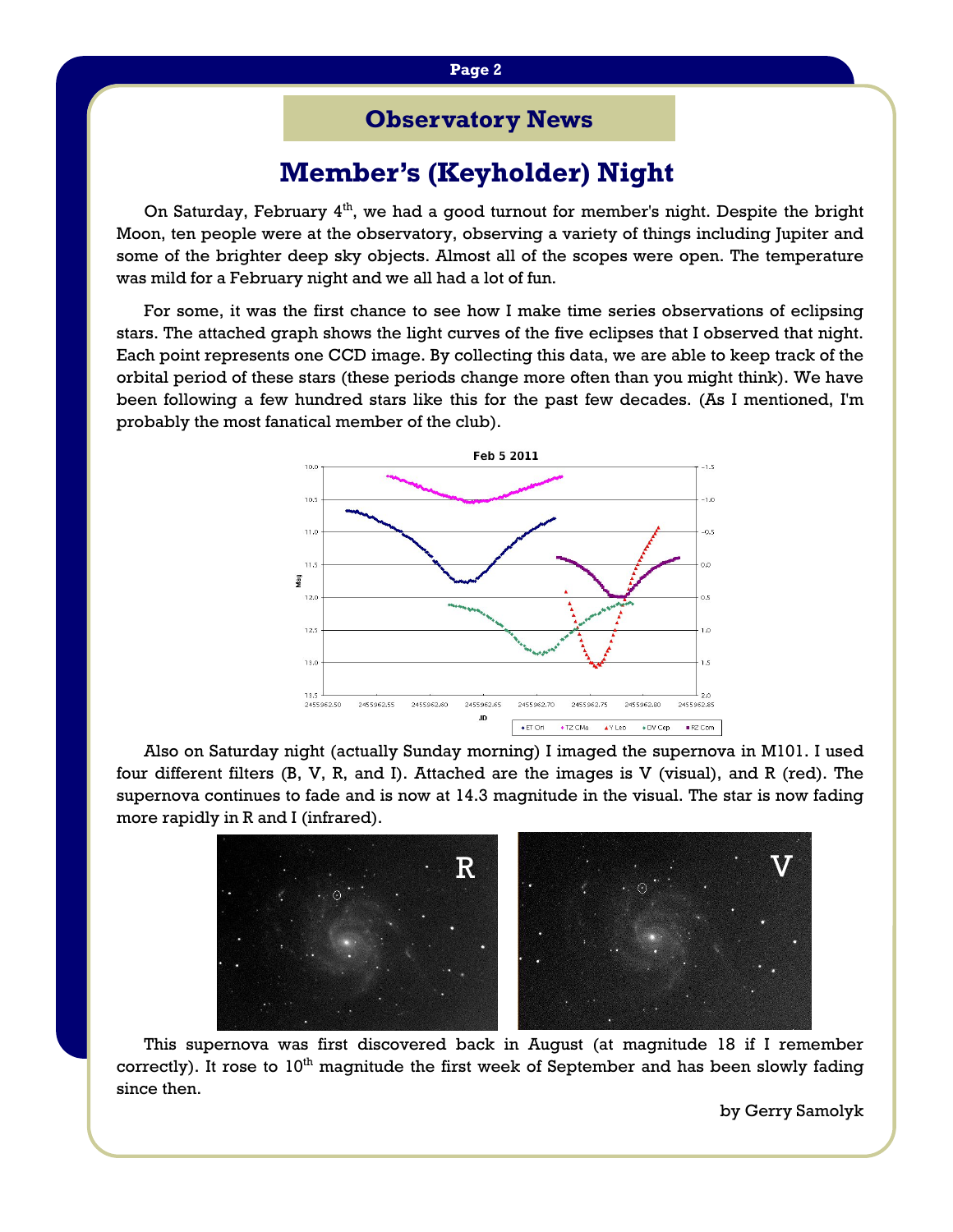## **In the Astronomical News**

# **New "Alien" Particles Have Entered Our Solar System**

Researchers have measured neutral "alien" particles that have entered our solar system from interstellar space. The team used NASA's Interstellar Boundary Explorer (IBEX) spacecraft to find the neutral particles, which make up about half the material outside the heliosphere. The heliosphere is the bubble in which our Sun and planets reside and is formed by the interaction between the solar wind and the interstellar medium. Electrically charged particles cannot penetrate the boundary between these two bodies, but neutral particles are able to flow freely through it.

 Ulysses is the only other spacecraft that has been able to directly detect these neutral

particles. IBEX's lowenergy energetic neutral atom camera has measured interstellar neutral particles that Ulysses was unable to detect. The spacecraft's data reveals that interstellar neutrals enter the heliosphere at a speed of about 52,000 miles per hour. IBEX discovered that the solar

wind is about 7,000 miles **NASA's Interstellar Boundary Explorer (IBEX)**  system is in the "local **Credit: NASA**

interstellar cloud." The scientists have performed the first detailed analyses of samples of captured interstellar neutral atoms. The team said the findings are important because the interstellar gas surrounding us can affect the strength of the Sun's heliosphere.

 The astronomers say that we will transition into a different region at any time within a few thousand years where conditions will change and affect the heliosphere's protective capability for better or for worse. As the solar system travels around the Milky Way through cosmic time, the nature of the heliosphere has likely had implications on the evolution of life on Earth, as varying levels of radiation spurred genetic mutations, and extinctions. A deeper understanding of our heliosphere could help

scientists explore astrospheres that surround other stars through the Milky Way.

 IBEX found neutral atoms in 2009 and 2010, but the new discovery is the most complete glimpse of the material. "We've directly measured four separate types of atoms from interstellar space and the composition just doesn't match up with what we see in the solar system," Eric Christian, mission scientist for IBEX at NASA's Goddard Space Flight Center in Greenbelt, MD, said in a press release.

 These new measurements help give clues about how and where our solar system formed, the forces that physically shape our solar system, and even the history of other stars in the Milky

> Way. The scientists wrote in The Astrophysical Journal that for every 20 neon atoms in the galactic wind, there are 74 oxygen atoms. However, in our own solar system, for every 20 neon atoms there are 111 oxygen atoms. This translates to more oxygen in any given part of the solar system than in the local interstellar space.

per hour slower than studies the outer boundaries of the solar different than the space right previously thought, which system where particles from the solar wind outside it and that suggests indicates that our solar **collide with particles from the galactic wind.** two possibilities," David "Our solar system is McComas, the principal

investigator for IBEX at the Southwest Research Institute in San Antonio, Texas, said in a statement. "Either the solar system evolved in a separate, more oxygen-rich part of the galaxy than where we currently reside or a great deal of critical, lifegiving oxygen lies trapped in interstellar dust grains or ices, unable to move freely throughout space."

 The new results also hold information about the history of the material in the universe. Knowing the amounts of elements in space can help map out how the galaxy evolved and changed over time.

by RedOrbit